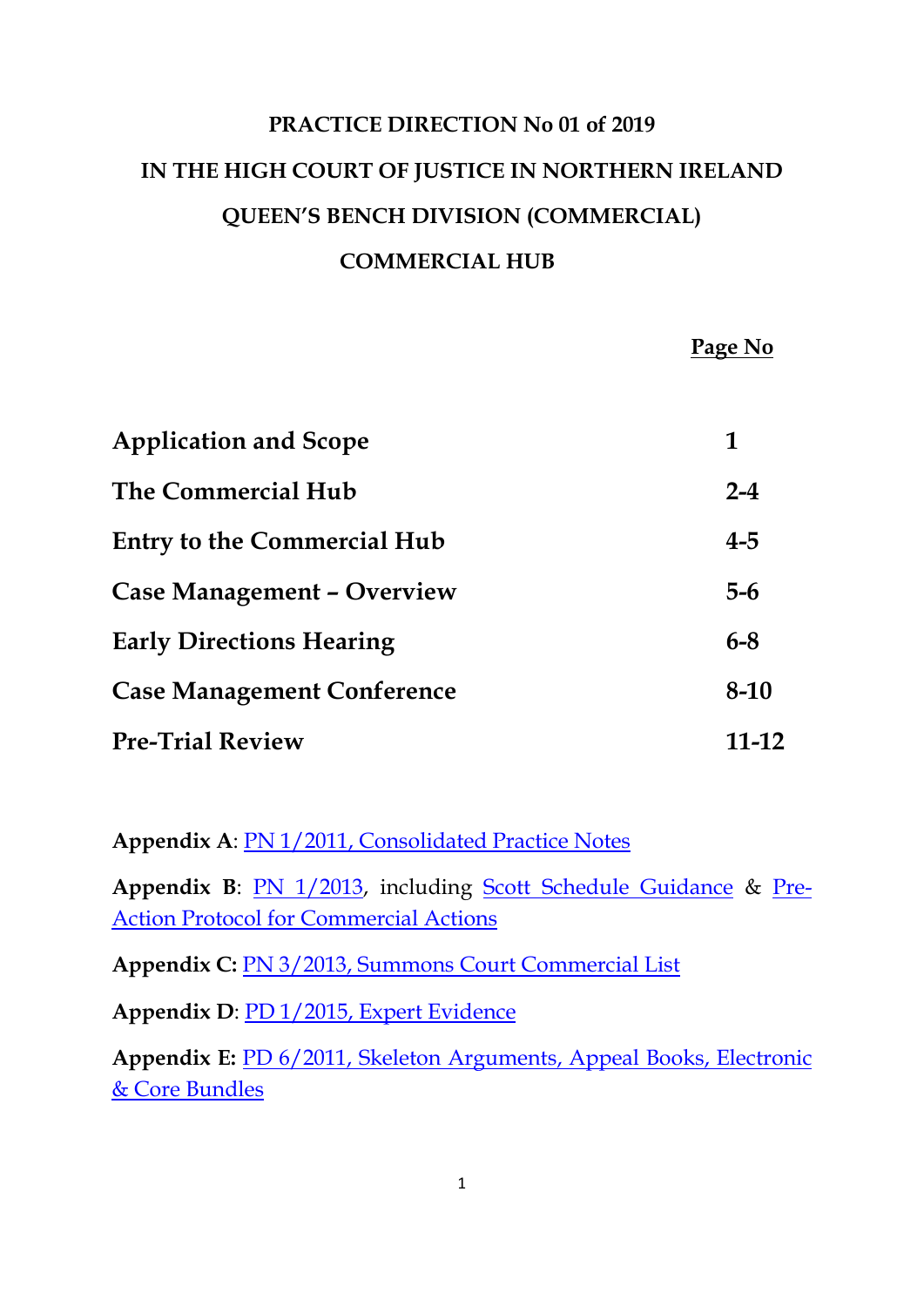Application and Scope

1. This Practice Direction comes into operation on 29th April 2019. It applies to commercial actions in which proceedings have been, or are, issued before, on or after this date.

2. This Practice Direction supersedes Practice Direction 1 of 2000. It incorporates Practice Note 1 of 2011, Practice Note 1 of 2013, Practice Note 3 of 2013, Practice Direction 1 of 2015 (Expert Evidence) and Practice Direction 6 of 2011 (Skeleton arguments and related documents).[1](#page-1-0)

3. Practitioners are reminded of their obligations to comply with the relevant provisions of the Rules of the Court of Judicature, in particular - but not limited to – Orders 1, 24, 38, 41, 53, 59, 62 and 72.

4. Practitioners are expected to comply fully with this Practice Direction. Failure to comply may result in the imposition of sanctions. These can include:

- (i) Costs orders against the offending party and/or his legal representatives and/or his expert witness;
- (ii) Dismissal of proceedings in whole or in part;
- (iii) The striking out or limiting of claims by a plaintiff;
- (iv) The striking out or limiting of a defence by a defendant;
- (v) The striking out, disallowance or rejection of evidence which the party in default seeks to adduce.

The Commercial Hub

5. The Commercial Hub ("the Hub") will comprise cases falling within Order 72 Rule 1(2), Chancery cases falling within Order 72 Rule 10, together with any Ancillary Relief applications and Judicial Review applications that involve commercial issues of some complexity, whether of fact or of law. The Commercial

<span id="page-1-0"></span>**<sup>.</sup>** 1Appendix A: PN 1/2011, Consolidated Practice Notes, amended by Master McCorry on 13 November 2018; Appendix B : PN 1/2013, including Scott Schedule Guidance & Pre-Action Protocol; issued 21 December 2012; Appendix C: PN 3/2013, Summons Court Commercial List; Appendix D: PD 1/ 2015, Expert Evidence; Appendix E: PD 6/2011, Skeleton Arguments, Appeal Books, Electronic Bundles; as amended 5 September 2012 & 8 January 2016.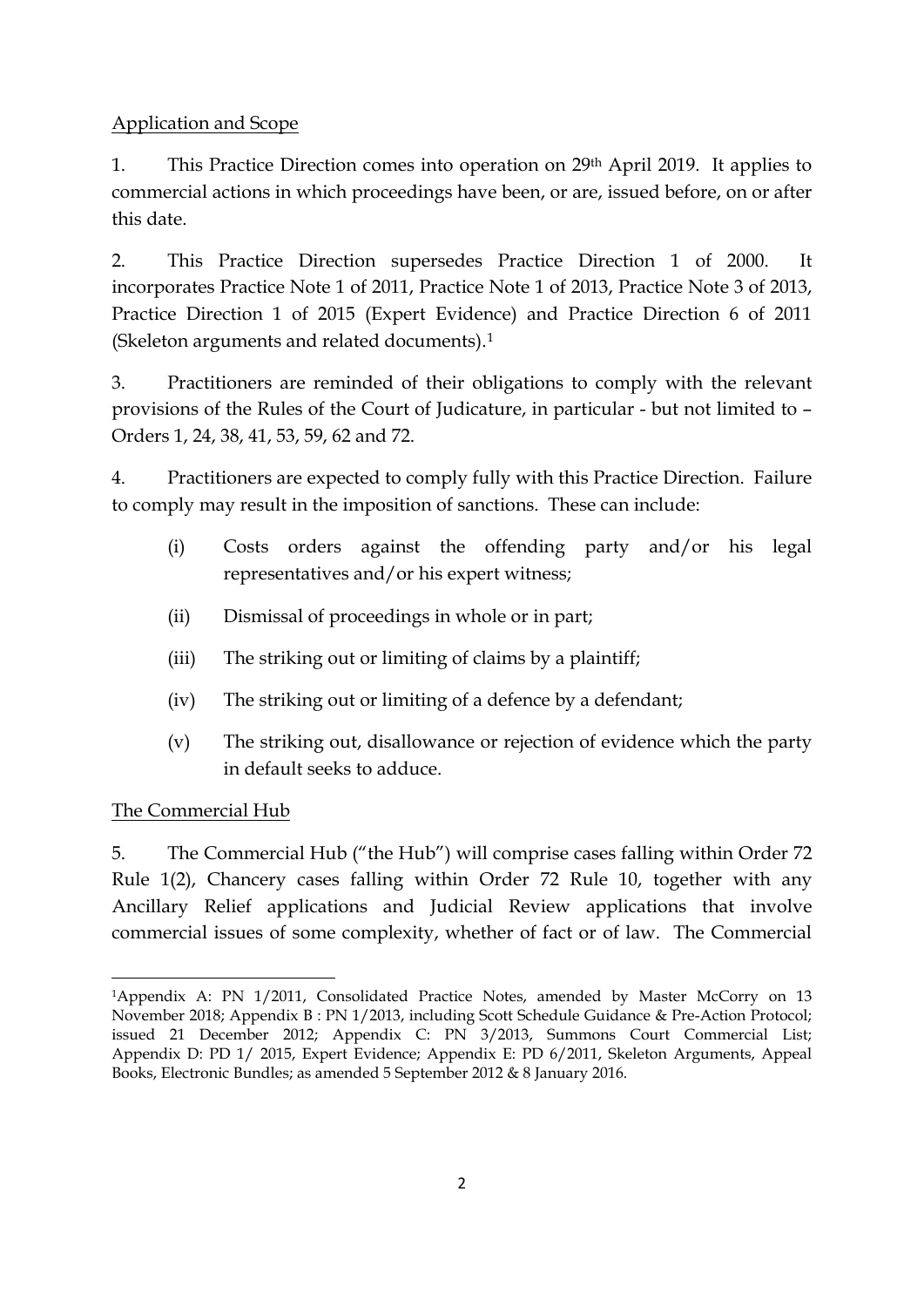Judge in charge of the Hub shall be the final arbiter of what cases are to be admitted to the hub. Any Chancery case, Family case or Judicial Review application will be heard by a judge from that Division although the judge hearing the case will do so as part of the Hub.

6. It shall be the duty of all practitioners involved in any case that fulfils the requirements of paragraph 5 above to refer it immediately to the Commercial Judge for entry into the Hub. Judges and Masters shall also refer such cases as are described above to the Commercial Judge for admission into the Hub. Once admitted to the Hub, each case shall be stamped on the writ or the originating process with the legend "Commercial Hub".

7. The Hub's objective is to serve the whole of Northern Ireland and, in particular, the commercial community. It is committed to the resolution of legal disputes expeditiously, efficiently and cost effectively. To that end, the Hub will sit throughout Northern Ireland, where there is a suitable venue available. It will hear preliminary issues which have the capacity to bring early resolution of any dispute. It will encourage ADR. Any unreasonable refusal to consider ADR may result in the imposition of a costs sanction by the Judge. The Hub will provide, when it is able to do so, judges for Early Neutral Evaluation.

8. When a case goes to trial in the Hub it will be the subject of case management, to ensure, in a fair manner, that the parties are, at the earliest appropriate stage, committed to their positions, to isolate the issues in dispute and to adjudicate on those issues as early as possible.

Effective case management includes:

- (a) Consistency (with sufficient flexibility) from the Commercial Judge;
- (b) Procedural steps which are devised and tailored to suit the particular case;
- (c) A culture of compliance with court directions.

9. It is the primary responsibility of the party on whom any deadline is imposed by any court direction or order to ensure that any deadline is met. If there is a good reason why the deadline cannot be met, then an application should be made to extend the time permitted **before** the time limit expires. If such an application is not made, there is then a duty imposed upon the other party or parties to draw that failure to the immediate attention of the Commercial Judge.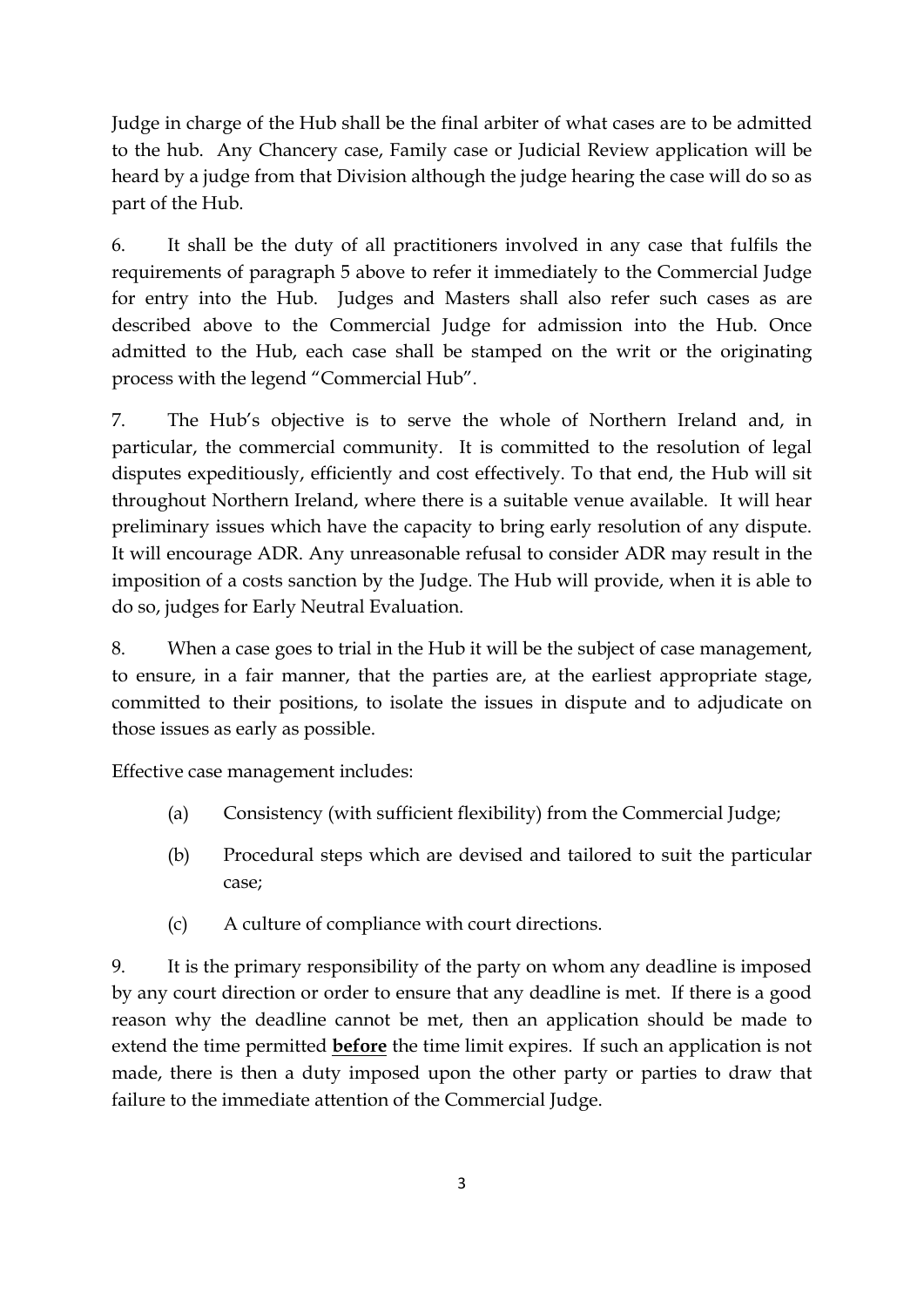10. At all times the Hub will be governed by the overriding objective contained in Order 1 Rule 1(A), ensuring that all cases before it are dealt with justly and expeditiously.

## Entry to the Hub

11. Any case falling within the definition in Order 72, rule 1(2) of the Rules of the Court of Judicature (Northern Ireland) 1980 may be entered into the Commercial List<sup>[2](#page-3-0)</sup>. In accordance with Commercial Practice Note 1 of 2013, practitioners are required to identify a Commercial List action by endorsing the Writ or any other originating process<sup>[3](#page-3-1)</sup> appropriately.

12. Where a Master considers that a Writ of Summons or any other Originating Process does not have the appropriate endorsement it will be transferred to the Commercial Judge to determine if it is a suitable case for the Hub.

13. A Chancery Division case involving commercial issues may be referred to the Commercial Judge to determine if it is a suitable case for the Hub. All such suitable cases may then be endorsed by the Chancery Judge or the Commercial Judge and treated as Hub cases, to be dealt with by a Judge of the Chancery Division, sitting as a Judge of the Hub.[4](#page-3-2)

14. A Family Division case involving commercial ancillary relief issues may be referred to the Commercial Judge to determine if it is a suitable case for the Hub. All such suitable cases may then be endorsed by the Family Judge or the Commercial Judge and treated as Hub cases to be dealt with by a Judge of the Family Division, sitting as a Judge of the Hub.

<span id="page-3-0"></span> $\frac{1}{2}$ <sup>2</sup>O. 72, r. 1(2), RCJ: "..." commercial actions" shall include any cause relating to business or commercial transactions and, without prejudice to the generality of the foregoing words, any cause relating to contracts for works of building or engineering construction, contracts of engagement of architects, engineers or quantity surveyors, the sale of goods, insurance, banking, the export or import of merchandise, shipping and other mercantile matters, agency, bailment, carriage of goods and such other causes as the Commercial Judge may think fit to enter in the Commercial List."

<span id="page-3-1"></span><sup>&</sup>lt;sup>3</sup>'any other originating process' includes, but is not limited to, an Originating Summons or Order 53 Statement.

<span id="page-3-2"></span><sup>4</sup> This is without prejudice to Order 72, rule 10, RCJ: "A judge dealing with any aspect of an action pending in the Chancery Division, who deems the action similar in character to an action which might have been entered in the Commercial List of the Queen's Bench Division, shall have all the powers of the Commercial Judge in respect of that action."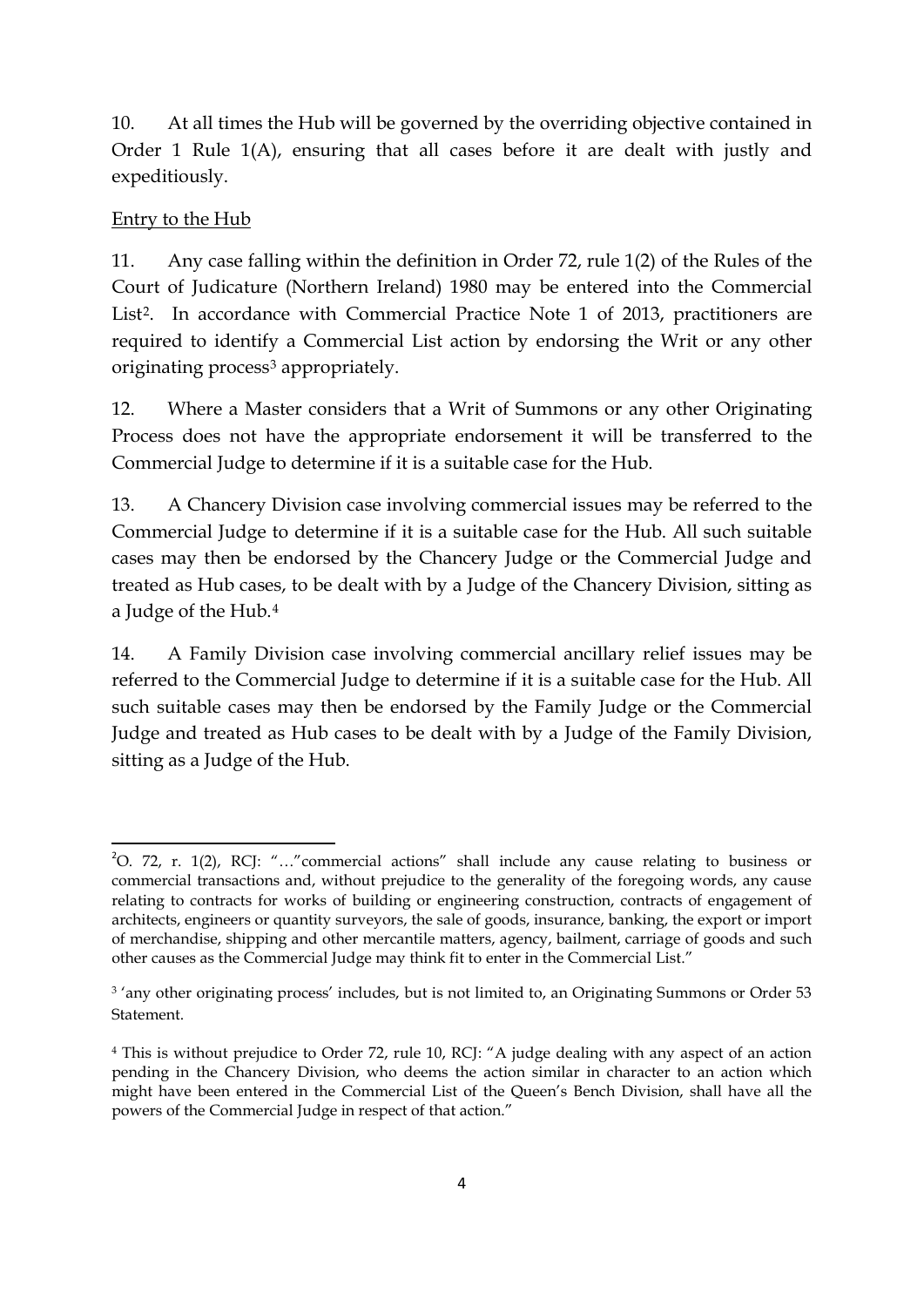15. A Judicial review case involving commercial issues may be referred to the Commercial Judge to determine if it is a suitable case for the Hub. All such suitable cases may then be endorsed by the Judicial Review Judge or the Commercial Judge and treated as Hub cases, to be dealt with by the Judicial Review Judge, sitting as a Judge of the Hub.

#### Case Management – Overview

16. All Hub cases are subject to robust case management. Case management conferences are generally to be listed on Fridays and will be allotted sufficient court time to deal with all relevant issues. The purpose of case management is to:

- (i) Ascertain the issues;
- (ii) Control the evidence gathering process; and
- (iii) Ensure a final hearing on those issues as soon as possible.

### 17. There will be three key stages:

- (a) Early Directions Hearing;
- (b) Case Management Conference; and
- (c) Pre-Trial Review unless the parties agree, and the Judge is satisfied, that all directions have been complied with and that there is no requirement for a Pre-Trial Review.
- 18. The Commercial Judge will case manage all cases in the Hub apart from:
	- (a) those complex or exceptional cases which are allocated to a Judge

immediately after the Early Directions Hearing; or

(b) those cases falling within paragraphs 11 to 15 herein which may be case managed by a Judge sitting as a Judge of that Division but within the Hub.

19. This three-step case management system replaces the 'review' system. Case management hearings are important milestones in the life of a case with important decisions being made and directions being given which will shape the future litigation and the nature of the final hearing. There should only ever be a need for a maximum of three case management hearings, if the parties adhere to the directions they have been given. A further hearing may be permitted by the Judge, if requested in writing by either party, but this is likely to have costs consequences.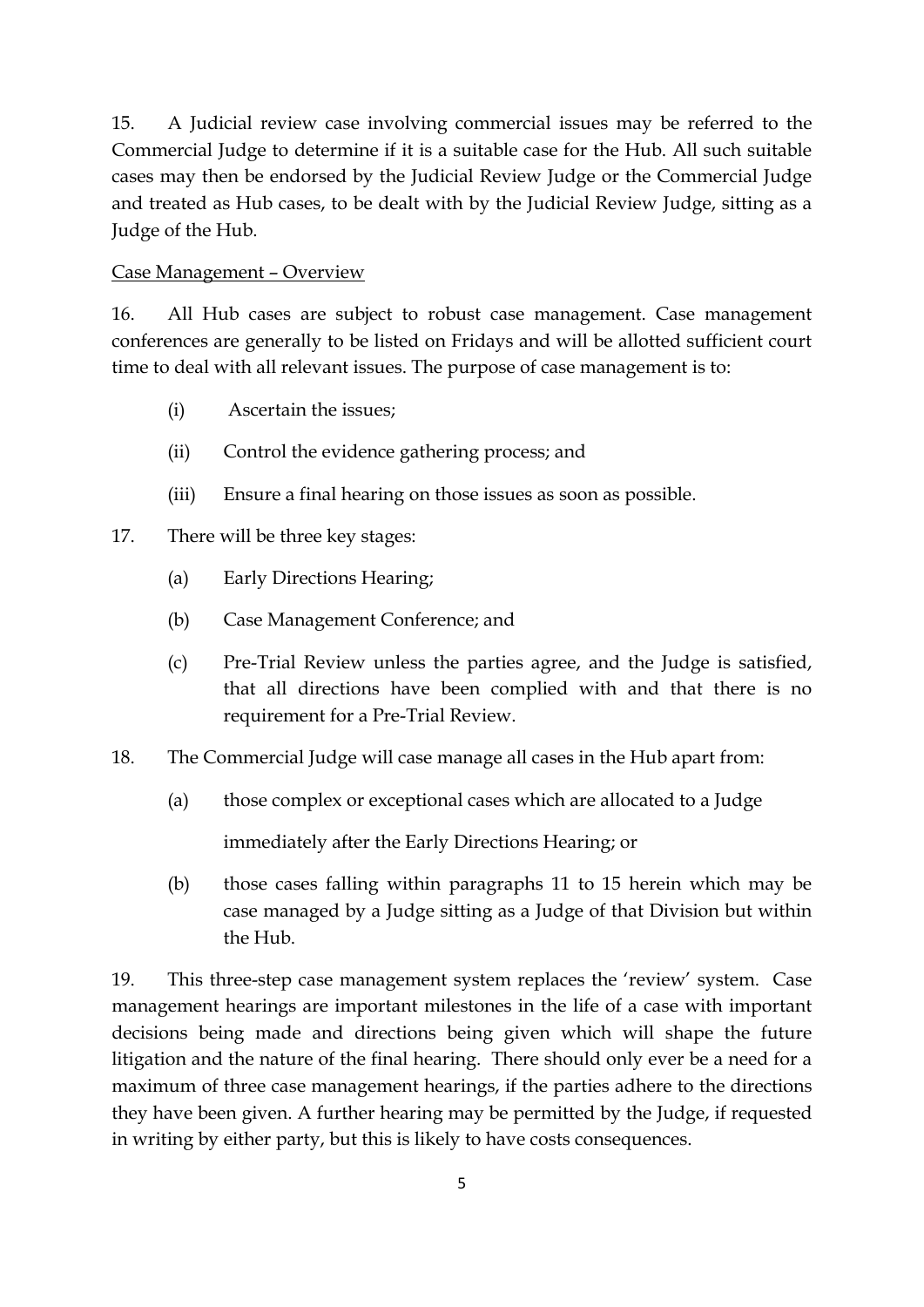20. Cases which are fixed for hearing will remain fixed for hearing, except in exceptional circumstances. Any request or application for adjournment will be referred to the Judge.

### Early Directions Hearing

21. An Early Directions Hearing will take place within 3 weeks of the service of the writ of summons or originating process. Its purpose is to allow the judge to give such early case management directions as he/she see fits, including:

- (a) A timetable for further pleadings;
- (b) Directions concerning expert evidence (such as issues to be addressed and questions to be answered), whether there should be a joint expert and the exchange of letters of instruction, where applicable; [5](#page-5-0)
- (c) Directions concerning the early meeting of experts, and the filing of the minutes of their discussion in court;
- (d) Costs estimates for expert evidence, where applicable;
- (e) Costs estimates for either side, where applicable;
- (f) Directions concerning mandatory consideration of Alternative Dispute Resolution or, in appropriate cases, Early Neutral Evaluation;
- (g) Directions concerning discovery (see paragraph 24 below);
- (h) Setting the date for the Case Management Conference;

22. Urgent or bespoke Early Directions Hearings may be listed at the discretion of the Court upon written request to the Court Office from a party but will not, in any event, be listed later than 3 weeks from service of the writ of summons or originating process. The request shall state the basis for such a hearing being necessary and any urgency requiring expedition. Such cases that may be eligible for an urgent or bespoke Early Directions Hearing include, but are not limited to, cases in which:

- (a) a conditional appearance has been entered;
- (b) a party seeks a stay of proceedings;
- (c) a party seeks early discovery, for example, in procurement actions;

<span id="page-5-0"></span><sup>&</sup>lt;sup>5</sup> All expert evidence must be in compliance with Practice Direction 1 of 2015 (Appendix D) herein.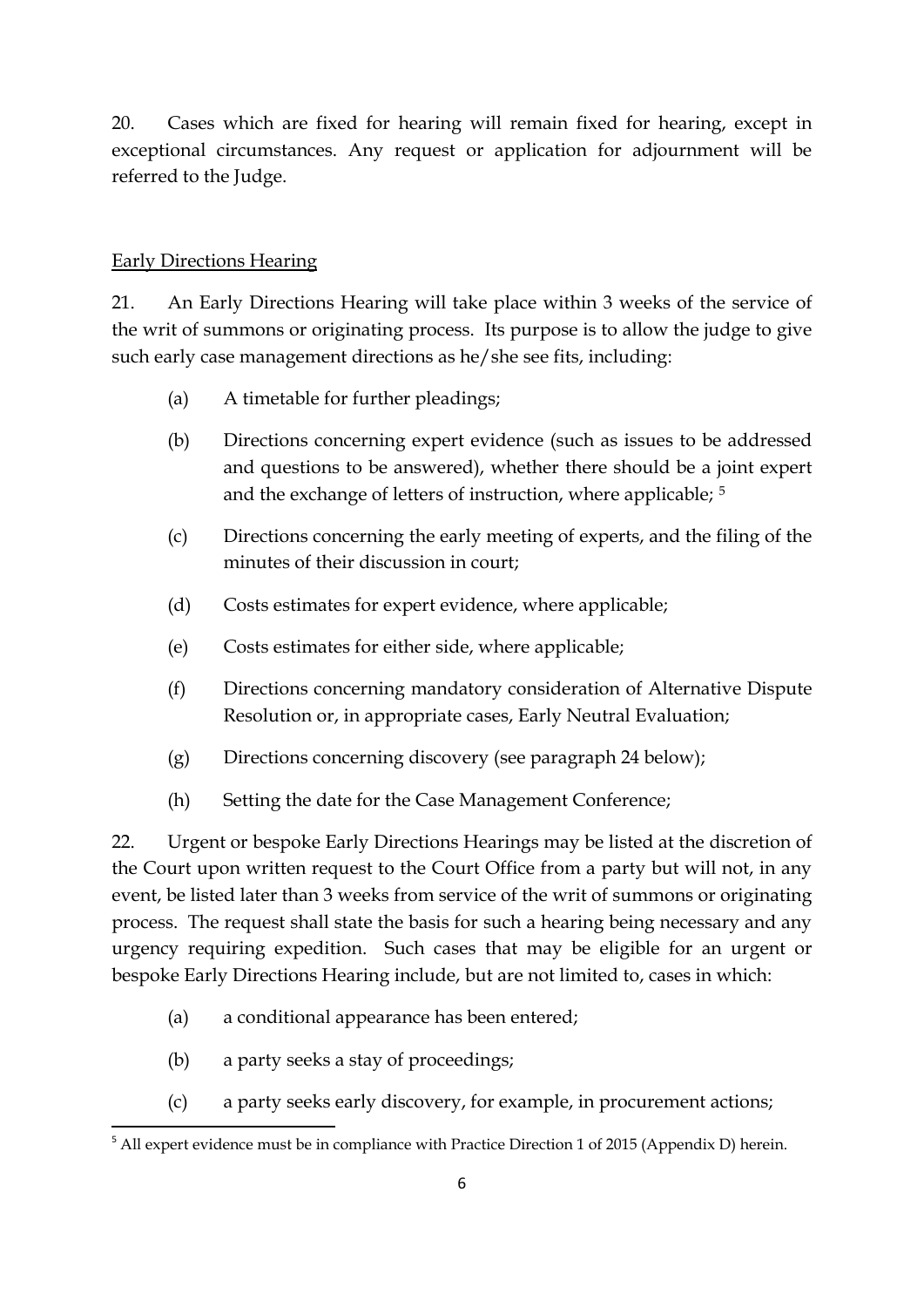- (d) an automatic stay is involved and there may be a need to set this aside and/or an expedited trial;
- (e) the case involves a challenge to an Adjudicator's decisions and/or adjudication enforcement proceedings;
- (f) a party seeks summary judgment.

23. Applications for interim injunctive relief are case-managed at the discretion of the Judge.

24. Practitioners are encouraged to focus on a collaborative approach to discovery in order to comply with the overriding objective of Order 1 Rule 1(1)A of the Rules of the Court of Judicature and to achieve effective savings in terms of time and costs. Parties are encouraged to agree a discovery plan in advance of the Early Directions Hearing and to consider the appropriateness of:

- (i) no discovery;
- (ii) discovery to be given by each party on an issue by issue basis (which may be on different bases depending on the issue e.g. for certain issues, no discovery, on other issues standard discovery (see below) and on remaining issues, full discovery);
- (iii) discovery which is limited to those documents upon which the party relies and which are necessary for the other parties to understand the case against them ("standard discovery");
- (iv) full discovery in accordance with Order 24 of the Rules of the Court of Judicature, namely discovery of all documents relating to any matter in issue between the parties ("full discovery");
- (v) electronic discovery, utilising search words and/or predictive coding, where appropriate.

25. Where one party insists unilaterally on full discovery that party may be required, in accordance with Order 24 (and the Peruvian Guano case), to pay for the costs, or part of the costs, of the discovery process at the time of discovery, with those costs usually being costs in the cause. However, where full discovery is sought unilaterally, and the discovery exercise is subsequently shown to be of marginal or limited or no assistance in the resolution of the dispute, the Commercial Judge may award the costs of the discovery process against the party insisting on full discovery, regardless of the outcome of the proceedings.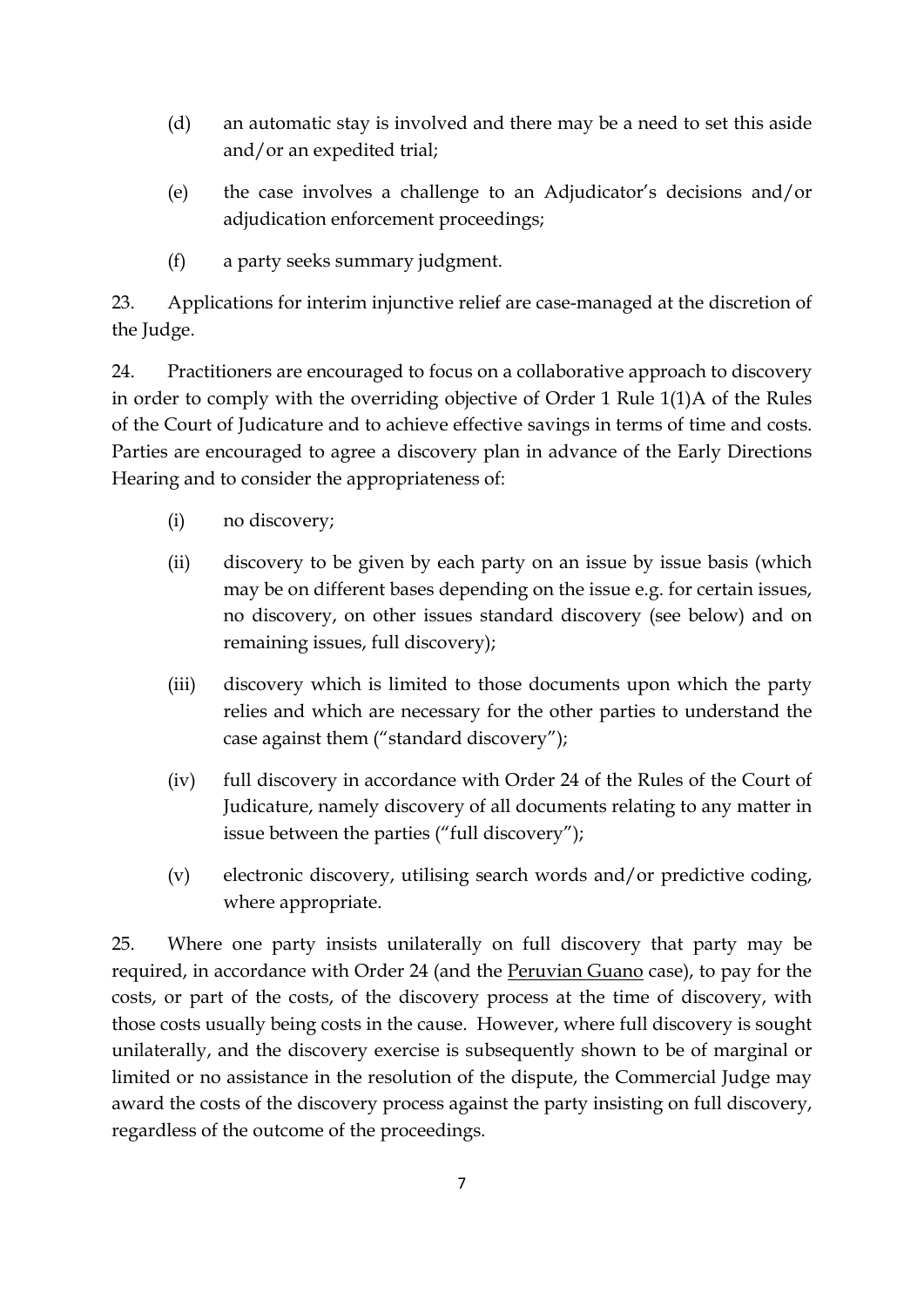#### **Case Management Conference**

26. A date for the Case Management Conference will be fixed at the Early Directions Hearing.

27. The function of the Case Management Conference is to ensure that the proceedings are prepared for trial in a manner which is just, expeditious and likely to minimise the costs of the proceedings. It affords an opportunity for the Court to identify the issues of both fact and law which are actually in dispute and thereby prescribe the best means by which the disputes can be resolved.

28. All parties and all key persons are required to attend Case Management Conferences, including Counsel with carriage of the case, together with Senior Counsel (if instructed, and if possible), the solicitor with carriage of the case and the client.

29. Not less than seven days before the Case Management Conference, the plaintiff or petitioner or applicant shall file, **by noon,** and serve in hard copy and electronically the following documents:

- (a) the pleadings;
- (b) copies of any orders or interlocutory applications;
- (c) if a pre-trial timetable has been agreed or ordered, that timetable and if not a draft timetable which will include the parties' best estimate of the reading time required by the trial judge ;
- (d) any agreement in writing made by the parties as to discovery, or disputes as to the level of discovery;
- (e) an uncontentious summary of the case;
- (f) any agreement and/or information pertaining to expert evidence, including letters of instruction of any experts;
- (g) the estimated time required for the Judge to read the Core Bundle and authorities;
- (h) an agreed chronology;
- (i) an agreed list of issues or, if agreement cannot be achieved, each party's list of issues;
- (j) a list of relevant facts, agreed or in dispute;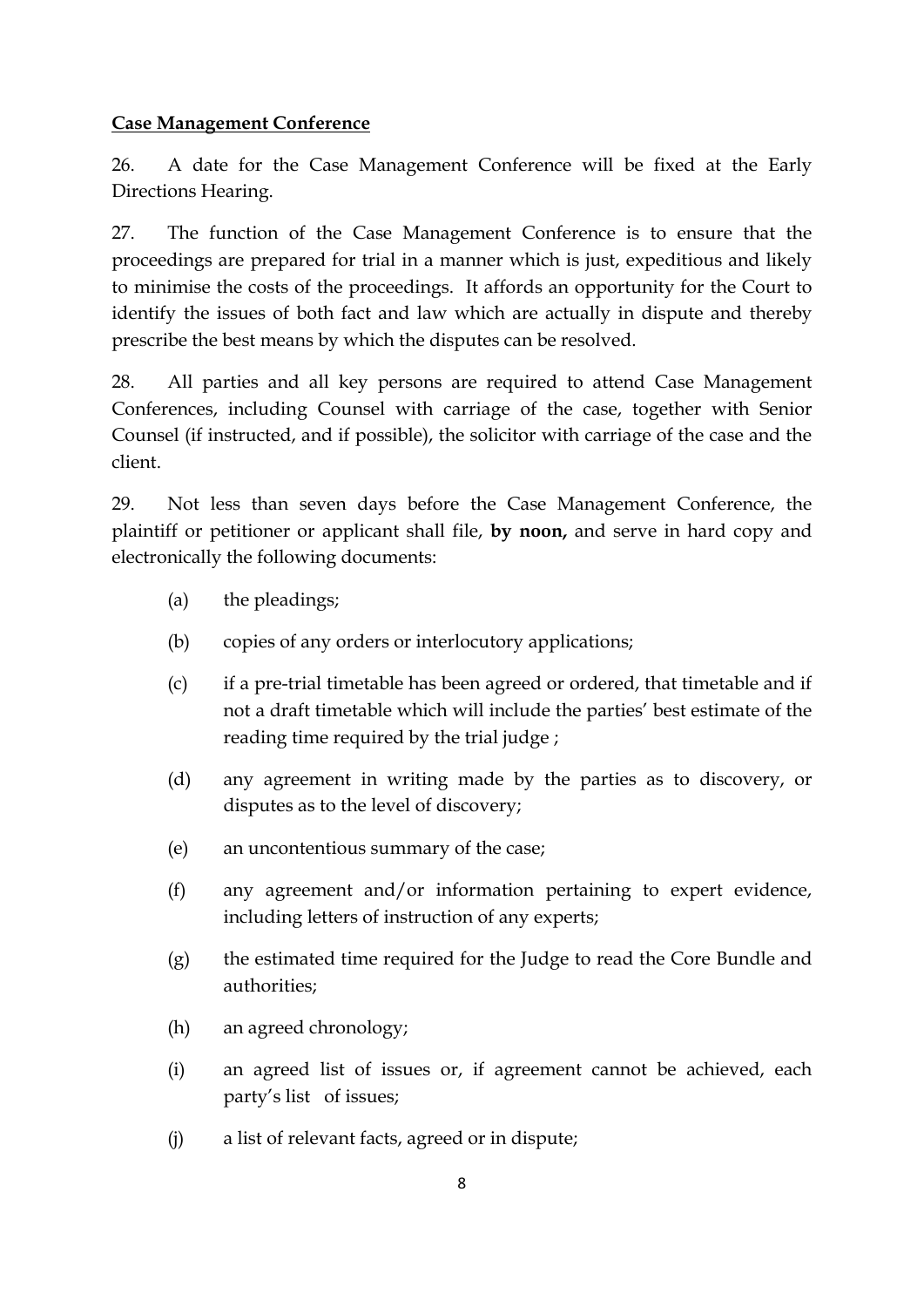- (k) agreed directions or, if not agreed, suggested directions from each party;
- (l) whether the parties consider it is a case which could be fast-tracked;
- (m) the preferred hearing venue;
- (n) updated costs estimates for experts and other legal costs to the date of the trial and which shall be sent to all parties at the same time as they are filed in Court.
- (o) proposals for ADR.

30. If the plaintiff (or petitioner or applicant) fails to file or serve the case management material by the dates specified, or fails to comply with any of the above directions, the Court may impose such sanction as it sees fit and either proceed with or adjourn the Case Management Conference.

- 31. At the Case Management Conference, the Court will:
	- (a) settle a list of issues;
	- (b) fix the pre-trial timetable;
	- (c) consider the question of alternative dispute resolution (ADR);
	- (d) consider the question of discovery (including any agreement on nature, scope, the use of electronic discovery and the timetabling of discovery);
	- (e) consider the question of expert evidence and ensure its compliance with Practice Direction 1 of 2015 (Expert Evidence).[6](#page-8-0)
	- (f) consider the question of factual evidence including whether or not witness statements should be provided;
	- (g) consider whether the case lends itself to the hearing of any preliminary issues;
	- (h) look at the issues of costs, legal and expert, to include costs estimates;
	- (i) fix a date for the Pre-Trial Review, which will typically be between four and eight weeks before the date fixed for trial;
	- (j) decide if there should be a written opening or a written response.

**.** 

<span id="page-8-0"></span><sup>6</sup> Appendix D.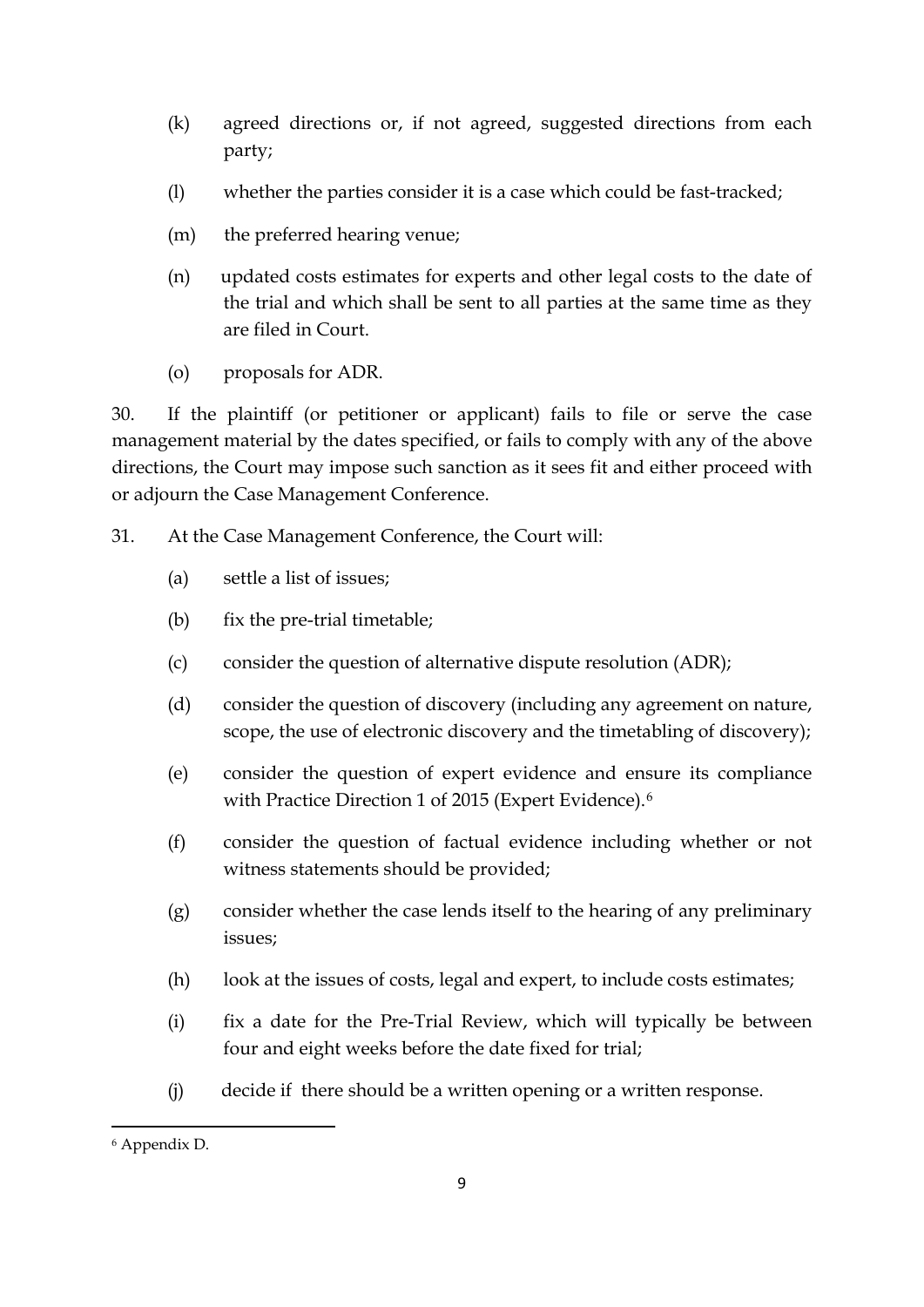$(k)$  fix the trial date.

32. With a view to determining whether a case should be fast-tracked<sup>[7](#page-9-0)</sup> or prioritised within the Hub, the Court will identify whether the case would benefit from limited or no discovery (as in paragraph 24 (i) - (iii) herein), the absence of or limited interlocutory applications, time limited oral evidence, concise written submissions on the key issue(s) and/or a guaranteed short hearing.

33. The Court will consider whether it is appropriate to separate liability and quantum in each case. If the case is identified as one which lends itself to the hearing of a preliminary issue, the Court may, at her or his discretion give directions for the hearing of such an issue or list the case for a further Case Management Conference to agree further directions and the appropriate preliminary question/issue to be decided upon.

34. There should be no requirement for reviews between the Case Management Conference and the Pre-Trial Review. However, the parties are at liberty to contact the court in writing, to request provision for any necessary interlocutory applications and/or a further Case Management hearing if the Court's directions have not been complied with, or if there is a risk that they will not be complied with. It is at the discretion of the Court as to whether these matters can be dealt with on paper or require a hearing before the Master or the Judge.

35. Case Management Conferences are generally to be listed on Fridays and will be allotted such time as is required to explore all the issues.

# **Pre-Trial Review**

36. The purpose of the Pre-Trial Review is to allow the Court to ensure that the case is ready to be heard and fix the logistical arrangements for trial, including lists of witnesses, order of witnesses, provision of witness statements, and use of technology.

37. Not less than seven days before the pre-trial review, the plaintiff shall, **by noon**, send to the Commercial Judge and copy to the defendant, the following list, confirming that:

- (i) Pleadings are in order.
- (ii) Discovery has been made in accordance with the Court's directions.

<span id="page-9-0"></span>**<sup>.</sup>** <sup>7</sup> Review of Civil and Family Justice in Northern Ireland, Review Group's Report on Civil Justice: **CJ161**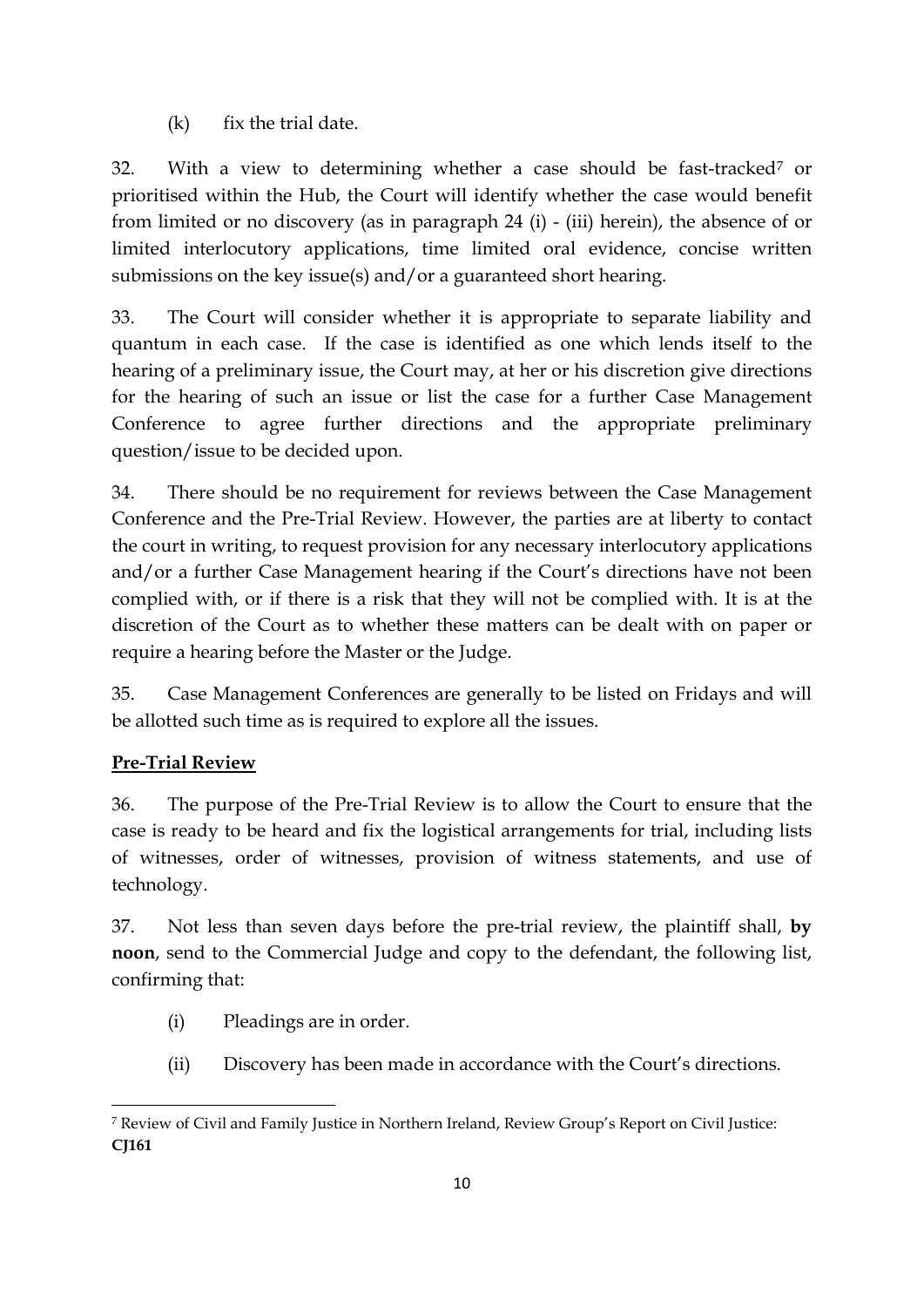- (iii) There are no outstanding interlocutory applications;
- (iv) In accordance with Practice Direction 1 of 2015, expert evidence is agreed and filed in accordance with the Court's directions. All expert evidence has been exchanged. There is an agreement that the expert evidence should be heard either sequentially or concurrently. The experts have met and minutes have been agreed and filed in Court. [8](#page-10-0)
- (v) An up to date uncontentious case summary has been filed;
- (vi) An up to date list of facts, agreed and disputed, has been filed;
- (vii) An up to date list of outstanding issues has been filed;
- (viii) Written statements, if directed, are available;
- (ix) An agreed chronology has been filed;
- (x) Witness subpoenas have been served and/or the attendance of witnesses is confirmed;
- (xi) Confirmation that the timetable remains as per the Case Management Conference.

38. In the event that all the parties are agreed that the above matters are in order, the Commercial Judge may dispense with the need for a Pre-Trial Review.

39. If a Pre-Trial Review is required, the Court will ensure that case management directions have been complied with and give any further directions for the trial that are necessary.

40. Counsel representing the parties at the trial should be in attendance at the Pre-Trial Review.

41. At the Pre-Trial Review, the Court sets the timetable for the trial unless this has already been done or unless the Court considers that it would be inappropriate to do so, or appropriate to do so at a later time. Skeleton arguments and trial bundles will be filed in accordance with Practice Direction 6/2011<sup>[9](#page-10-1)</sup> and the Court will require these to be available in hard copy and electronic format, unless it gives specific authorisation to the contrary.

1

<span id="page-10-0"></span><sup>8</sup> Appendix D herein.

<span id="page-10-1"></span><sup>9</sup> Appendix E herein.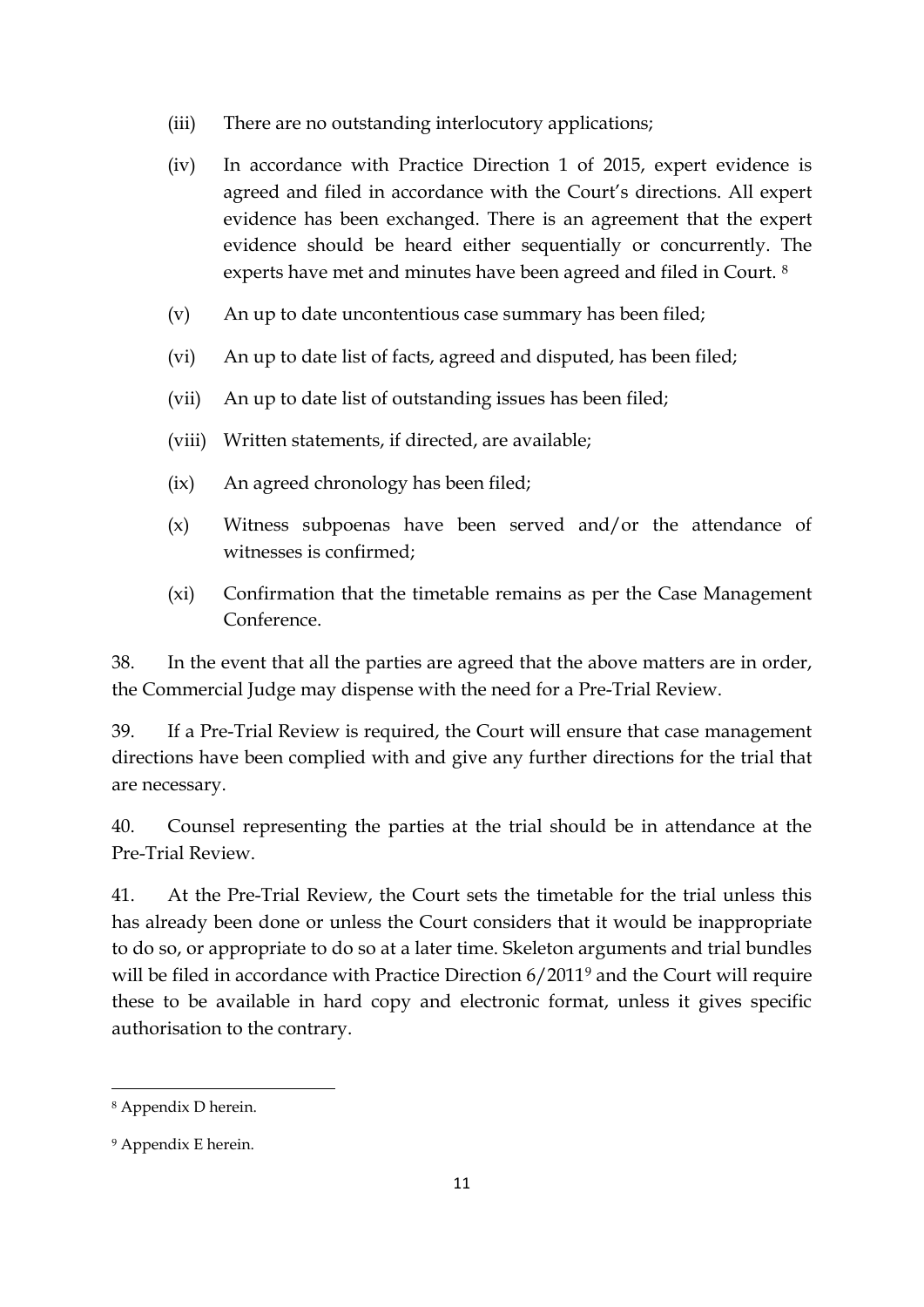42. A core bundle should be available four weeks before the date of the trial so that it can be referenced in the skeleton arguments of both sides. It should only contain the **essential documents necessary to resolve the issues** in the case. By way of illustration, the Core Bundle might include 4 key liability documents, 2 essential quantum documents, the skeleton arguments, the minutes of the experts' meeting and an essential legal authority or extract.

If non-essential documents are included, then any costs arising from the inclusion of these documents are likely to be ordered to be paid by the party responsible for their inclusion, regardless of the outcome of the proceedings.

43. Trial bundle 1 should comprise all the key documents including:

- (i) Pleadings;
- (ii) Skeleton arguments;
- (iii) Written opening and response, if directed;
- (iv) Uncontentious case summary and list of issues; as per paragraph 31 above;
- (v) List of relevant facts, agreed or in dispute;
- (vi) Updated breakdown of expected legal and experts' costs to the date of the trial;
- (vii) Written statements of witnesses, if directed;
- (viii) Agreed chronology.
- (ix) Written opening and written response, if directed.

44. Trial bundle 2 and following (TB2A etc) should include the experts' reports and exhibits with pages numbered sequentially and indexed.

45. All other bundles (numbered TB3 and sequentially thereafter) should be prepared as follows:

- (i) There should be only **one copy** of any document, unless there is a good reason to do otherwise;
- (ii) Documents and correspondence should be in chronological order;
- (iii) A contract or other documents essential to the case made by either party may be included additionally at a separate tab;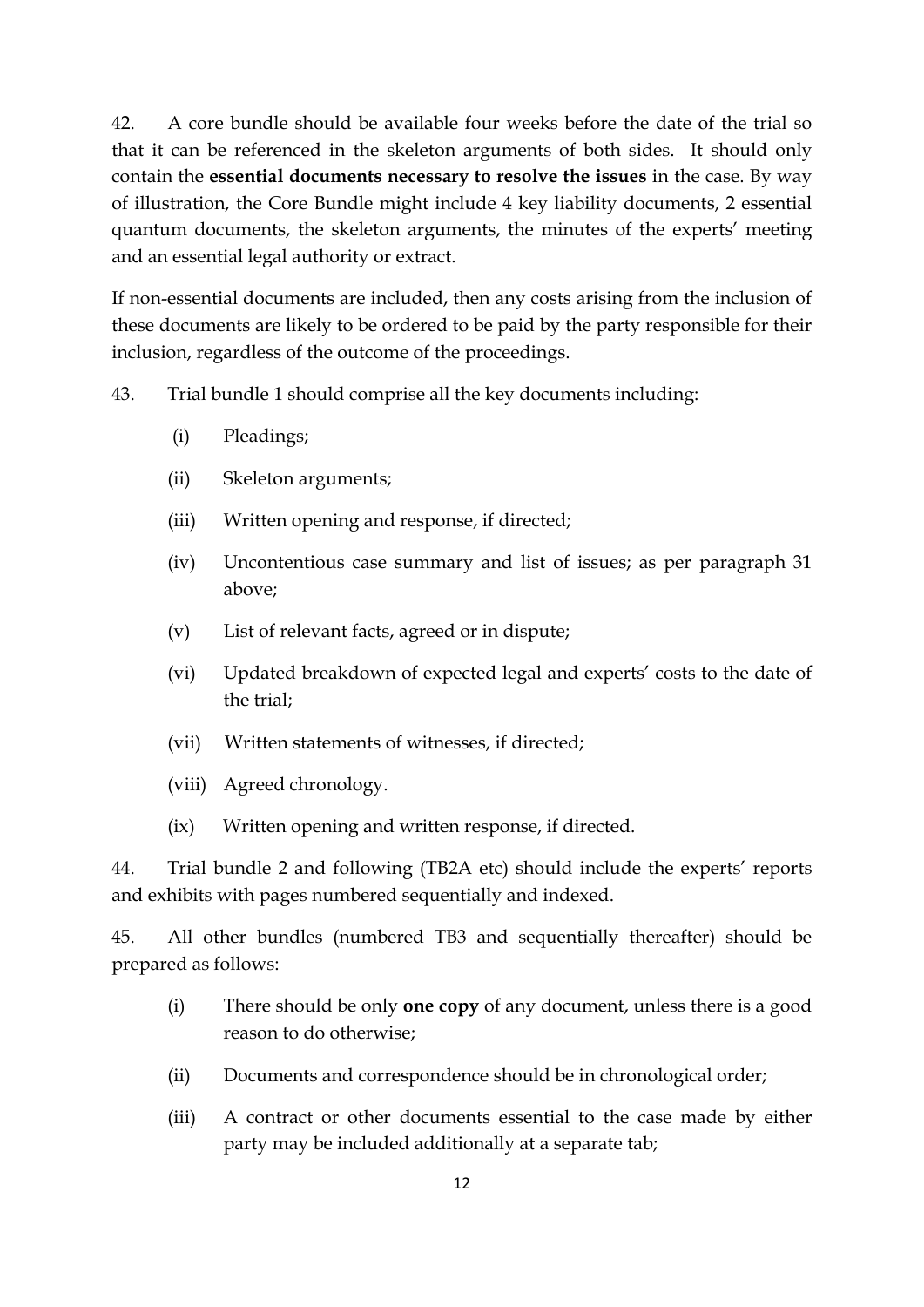- (iv) Manuscript documents and those which are not fully legible should be transcribed;
- (v) Documents should be printed on one side only;
- (vi) Bundles should not contain more than 300 single sided sheets;
- (vii) Bundles should be paginated running from 1 sequentially to the final page of that bundle;
- (viii) Bundles should be indexed, but it will not be necessary to index a chronological bundle of contemporaneous documents;
- (ix) Bundles should be numbered and named on the outside spine and inside front cover, TB3, TB4 etc..
- (x) Dividers or tabs may assist in the organisation of a bundle;
- (xi) Large documents should be placed in an easily accessible separate file;
- (xii) There should be an agreed bundle of authorities which should include **a small number of key cases** which a judge will need to read in full before the trial. These will be asterisked;
- (xiii) The other authorities should have the sections marked or highlighted which the judge should read before the trial. The parties should proceed on the basis that in the preparation of bundles of authorities less is more;
- (xiv) The costs of copying legal authorities which are not relied upon and which are mere surplusage are unlikely to be recovered from the other side;
- (xvi) The bundle(s) of authorities should be numbered sequentially and should be available, at the latest two weeks before the trial so cases can be referenced in the plaintiff's skeleton argument.

46. All trial bundles should be produced at least 2 weeks before the trial commences.

47. The Commercial Judge will endeavour to produce a judgment as soon as possible after the conclusion of the case. Accordingly any judgment should normally be available within 6 weeks after the conclusion of a case although more complex cases may take longer.